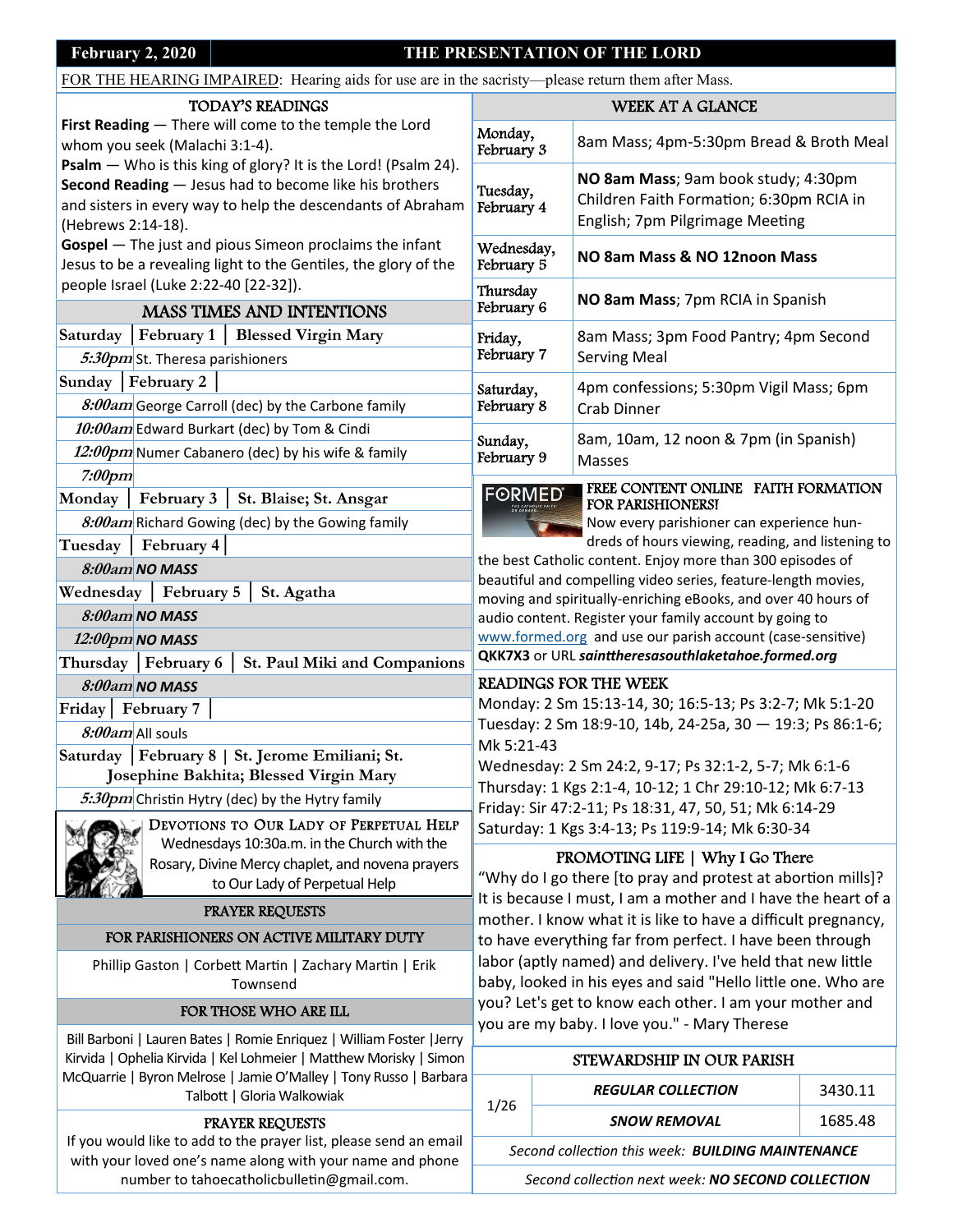

#### BAPTISMAL PREPARATION CLASSES

 *hƩp://www.tahoecatholic.com/bapƟsms* Call or visit the Religious Education Office 530.544.4788 Find the **2019 SCHEDULE**:

# RESPECT PREGNANT? NEED HELP?

 crisis pregnancy. We have a special concern We offer practical help to any women with a

for you and your unborn child. For any help with a troubled pregnancy, 544‐3533.

#### KNIGHTS' CORNER

 *Catholic Fellowship! We take our Faith seriously Men of the Parish are you looking for something more in your life? We do men's* 

*but.....Come join us for some fun and always a good time!* PANCAKE BREAKFAST - Feb. 2 after the 8am and 10am Masses. It always taste's right when cooked by a Knight. Your help and support is always appreciated.

**Become a beƩer version of yourself. Become a knight!** Call Frank Dixon 530 318 1574

#### GOD PITCHED HIS TENT AMONG US

When St. John says that fear is driven out by perfect love, he points to a love that comes from God, a divine love. He does not speak about human affection, psychological compatibility, mutual attraction, or deep interpersonal feelings. All of that has its value and beauty, but the perfect love about which St. John speaks embraces and transcends all feelings, emotions, and passions. The perfect love that drives out all fear is the divine love in which we are invited to participate. The home, the intimate place, the place of true belonging, is, therefore, not a place made by human hands. It is fashioned for us by God, who came to pitch his tent among us, invite us to his place, and prepare a room for us in his own house. *hƩps://henrinouwen.org/meditaƟon/god‐pitched‐his‐tent‐ among‐us/* 

#### BELLA ITALIA PILGRIMAGE

Join Fr. Mauricio and fellow parishioners this fall on a faith filled excursion to Italy, October 4‐16, 2020. This 13 day pilgrimage will have you exploring some of Italy's most treasured cities like Rome, Sorrento, Capri, the Amalfi Coast, Pompeii, Assisi, Florence, Tuscany, Siena, San Gimignano, Pisa, Cinque Terre, Monte Cassino & more. You will also be visiting the tombs of St. Peter, St. Paul, St. Benedict, St. Francis, St Claire and others as you learn more about the history and formation of the Catholic Church.

The tour package is \$4699 per person. This trip of a lifetime is an all inclusive package and includes roundtrip airfare, 4 and 5 star hotel accommodations, meals, transportation to all the destinations and dedicated personal tour guides.

Please attend one of the up and coming informational meetings or contact Bridget Spencer @ (916) 595-2570 or bridgetmspencer@gmail.com >>>>>>>>>>>>>>>>

#### TWO PRESENTATIONS Mary and Joseph "brought Him up to Jerusalem so that He could be presented to the Lord." —Luke 2:22

The Jewish practice of presenting a child to the Lord stems from the concept that the child truly belongs to God. According to the law of Moses, the husband and wife present their first‐born child to the Lord, thus acknowledging God as the Author and Owner of the life of this child (see Ex 13:2; Lv 12:6-8). Along with presenting their child, the couple also presents a sacrifice, a kind of payment, in this case a pair of doves, and God returns the child to the care of the parents.

There is a second presentation in the life of Jesus. Jesus presents all of humanity to God, Who is truly the Owner of each human life. As the sacrifice, Jesus presents Himself in payment for humanity and all their sins and transgressions against God. The Father accepted this sacrifice, because Jesus offered a sacrifice of infinite value (see Phil 2:6‐11). At long last, God is receiving a sacrifice worthy of His dignity and majesty.

Therefore, since we have been bought by the blood of Jesus crucified, let us present our entire lives to God as a living sacrifice on this feast of the Presentation of the Lord (Rm 12:1‐2). Give Him your thoughts, desires, strength, heart, lives, and actions. Present yourself on the altar of God with gratitude and love.

*Prayer: Father, when You look on me, I ask You to see the blood of Jesus, my Savior, as my ransom price. I present myself to You as a member of the Body of Your Son. Promise: "[Jesus] had to become like His brothers in every way, that He might be a merciful and faithful High Priest before God on their behalf, to expiate the sins of the people." —Heb 2:17* 

*Praise: Thank you, Sts. Joseph and Mary, for your faithful example. Even in poverty, you remained obedient to the law of Moses (see Lv 12:8).* 

*hƩps://www.presentaƟonministries.com/obob/obob.asp? lang=en&d=2/2/2020* 

#### LOVE DEEPLY

Do not hesitate to love and to love deeply. You might be afraid of the pain that deep love can cause. When those you love deeply reject you, leave you, or die, your heart will be broken. But that should not hold you back from loving deeply. The pain that comes from deep love makes your love even more fruitful. It is like a plow that breaks the ground to allow the seed to take root and grow into a strong plant. Every time you experience the pain of rejection, absence, or death, you are faced with a choice. You can become bitter and decide not to love again, or you can stand straight in your pain and let the soil on which you stand become richer and more able to give life to new seeds.

*hƩps://henrinouwen.org/meditaƟon/love‐deeply/* 

<<<<< to answer any quesƟons you may have. **InformaƟonal meeƟng Tuesday, 2/4, 7pm, at Globin Hall.**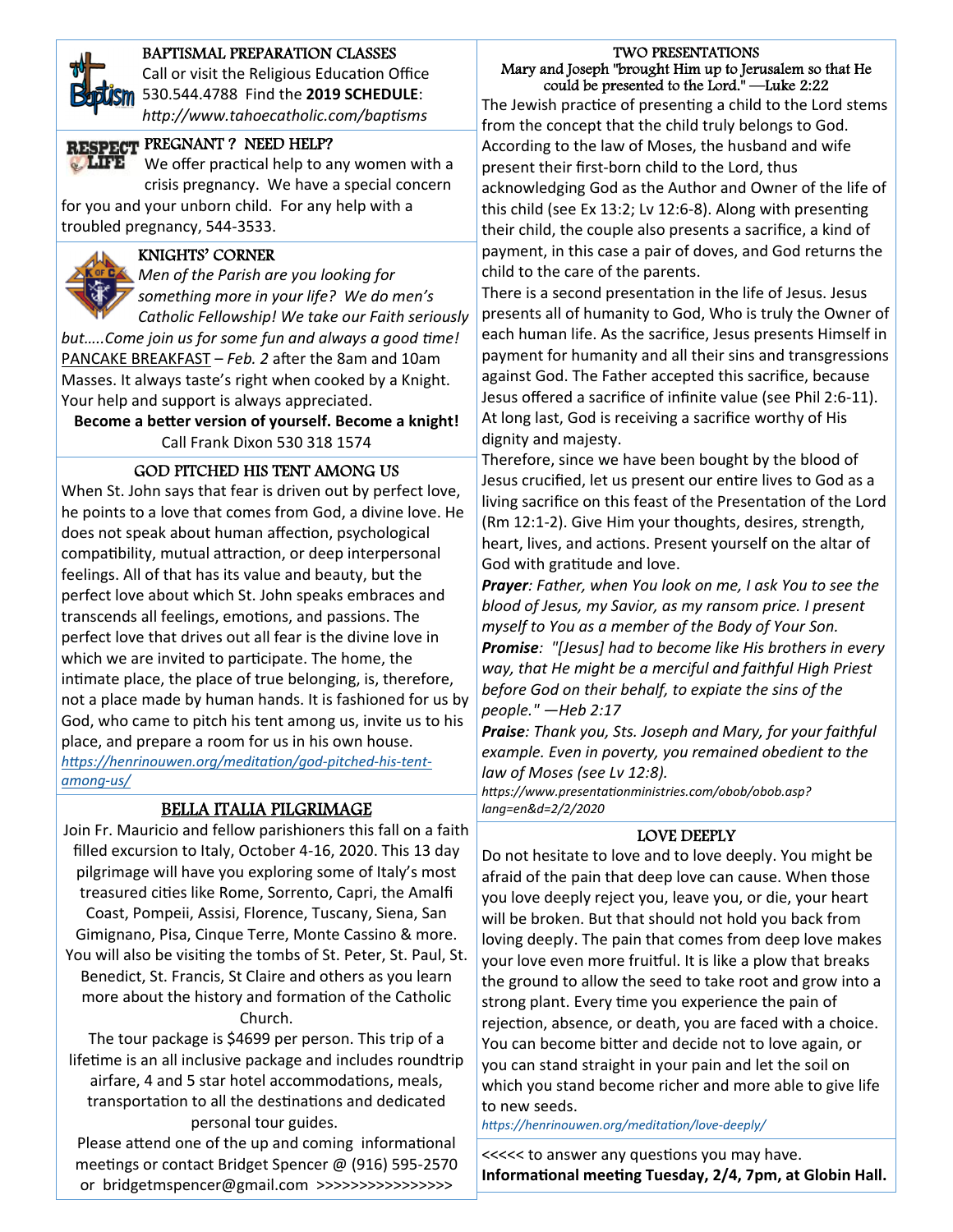# REFLECTIONS

#### THE POPE'S PRAYER INTENTIONS FOR 2020

https://www.popesprayer.va/wp-content/uploads/2019/02/THE-HOLY-FATHERS-PRAYER-INTENTIONS-2020-ENG2.pdf FEBRUARY | Universal prayer intention - Listen to the Migrants' Cries

*We pray that the cries of our migrant brothers and sisters, victims of criminal trafficking, may be heard and considered.* 

# WHAT'S THE SMOKE FOR?<br>
Dear Johan,

#### At Mass, people keep making references to Years A, B, and C. That all sounds like gibberish to me. What are they talking about? This must be another of those Catholic oddities.

Gentle Reader,

I know it sounds a bit crazy. Dare I add to the confusion by mentioning that we also have Years I and II? Do not fear, though, it will all make sense soon. And no, it is not just a Catholic thing.

Sometimes people seem to think that the Lectionary was given to us by Jesus himself. Though of course the Bible contains the word of God, it did not come with instructions as to what ought to be proclaimed when. That, we had to discover over the course of our liturgical history. And discover, we did.

Borrowing from their own Jewish tradition, early Christians continued the custom of reading Scripture when they gathered. At first they must have read from the so‐called Old Testament books and shared their memories of Jesus. Toward the end of the first century there are indications that readings from the New Testament, that is, the letters of the apostles, were also included. And as soon as the gospels were written and circulated they were read as well. The way this was done is, however, not entirely clear and undoubtedly differed from region to region. Lectio continua, the continued reading of one book after another, may have been the practice in most early Christian churches.

By the fourth century the liturgical seasons were roughly established and the feasts of martyrs and saints started to fill out the liturgical year. The different seasons and feasts required their own specific readings. Thus the older custom of lectio continua was gradually abandoned in favor of prescribed readings matching each specific day.

At first these selections of readings were communicated through simple lists. Eventually the lists were replaced with veritable books. Thus there was the Epistolarium or Epistolary, which contained readings from the letters of the New Testament and select readings from the Old Testament, and the Evangeliarium or Evangeliary, which contained the gospel readings. The book that contained both is known as a Lectionarium or Lectionary, literally meaning book of lessons or readings. Though these lectionaries at first varied from region to region, by the thirteenth century the same Lectionary was used throughout most of the Catholic Church. This Lectionary recurred year after year, so there were no Years A, B, and C or I and II as of yet. This did not happen until the Second Vatican Council.

One of the goals of this council was to increase the emphasis on the word of God, both within and outside of the liturgy. Up until then only about 1 percent of the Old Testament and about 16.5 percent of the New Testament were read during the Eucharist. This changed dramatically as now we read about 13.5 percent of the Old Testament and 71.5 percent of the New Testament.

In order to accommodate this, the Lectionary was expanded from one recurring year to three recurring years (A, B, C) for Sunday and two recurring years (I, II) for weekdays. Each of these years begins with the new liturgical year on the first Sunday or weekday of Advent.

Sundays and solemnities have four readings. The first reading is taken from the Old Testament, except during Easter when it is taken from the New Testament. The second reading, which is best sung, is taken from the Psalms. The third reading is taken from the New Testament. The fourth reading is taken from one of the gospels. In terms of the gospels, Matthew is predominant in Year A, Mark in Year B, and Luke in Year C. The Gospel of St. John is used throughout each one of the years when appropriate, mostly during the Easter season.

Weekdays have three readings. The first reading is selected either from the Old Testament or the New Testament, relative to the season. The second reading is one of the Psalms. The third reading is taken from one of the gospels. These are read semi‐ continuously starting with Mark, followed by Matthew and Luke. John is read during the Easter season. The gospel readings are the same in Years I and II.

Finally, as to your suggestion that this might be an oddity specific to Catholics, it is not. Please note that after the Reformation several Protestant denominations continued to use the Roman Catholic Missal, albeit with some changes. When the Catholic Church adapted the post–Vatican II Sunday Lectionary, it was quickly adopted and adapted by different Protestant denominations. So, they too have Years A, B, and C. As a result, on many occasions the readings we use in our Catholic churches are also used in other Christian churches.

 $O$  2015 Order of Saint Benedict, Collegeville, Minnesota. Excerpted from What's the Smoke For? And Other Burning Questions about the Liturgy by *Johan van Parys © 2014 Order of Saint Benedict, published by Liturgical Press, www.litpress.org. Used by permission.* 

#### NO MASS

Dear Parishioners, *there are no Masses on Tuesday, February 4, Wednesday, February 5 and Thursday, February 6*. I will be attending my annual reunion with my priests' support group. I apologize for the inconveniences. Yours, Fr. Mauricio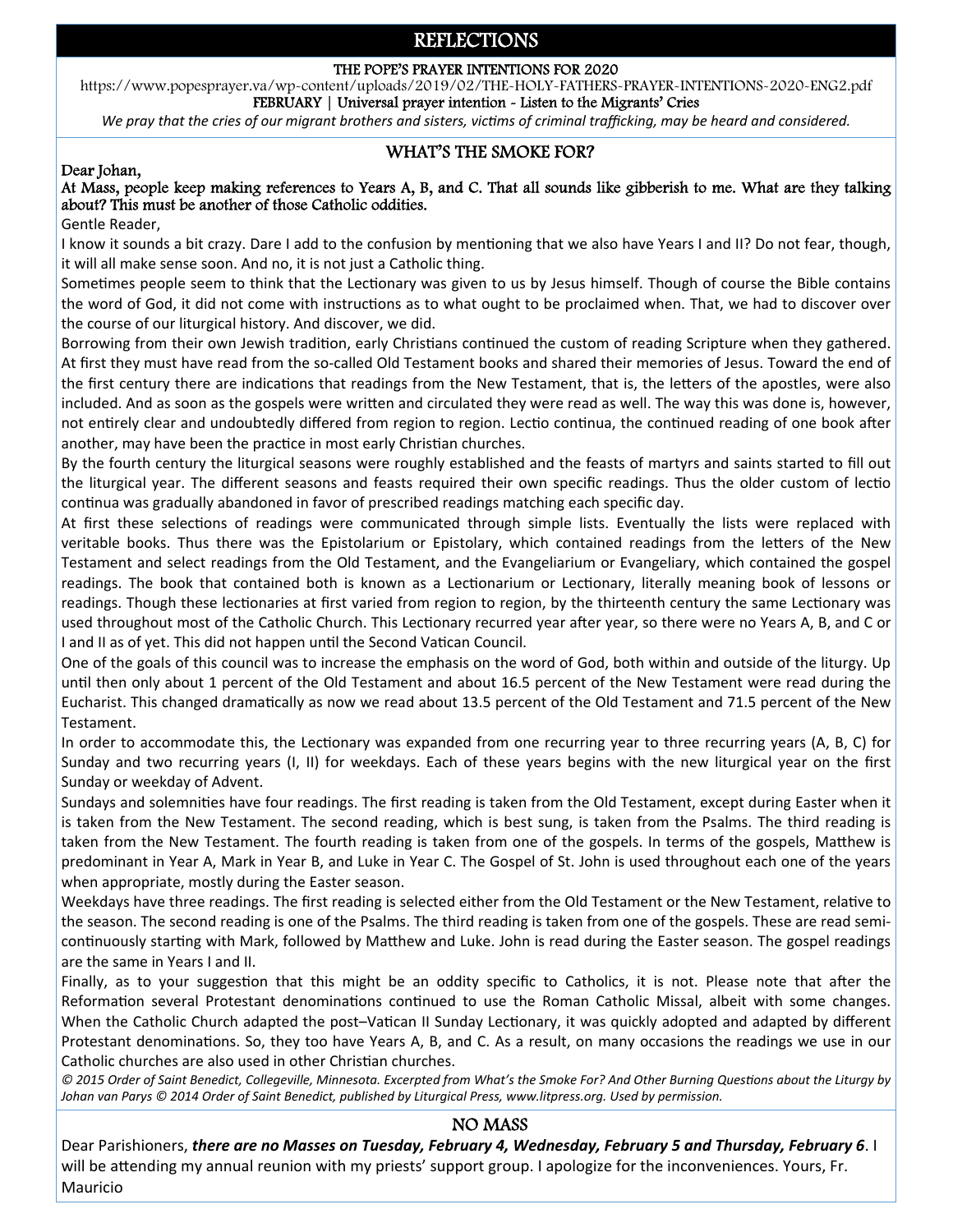# CALENDAR OF EVENTS

# BOOK STUDY | Tuesdays at 9am

Catching Fire, Becoming Flame: A Guide for Spiritual Transformation by Fr. Albert Haase, OFM

# COMMUNAL ANOINTING OF THE SICK | Saturday, February 15 at 10am in the church

The Anointing of the Sick could be administered to anyone that begins to be in danger of death from sickness or old age and also just prior to a serious operation. These, however, are not the limits of the sacrament. It can be repeatedly given to someone if his/her condition becomes worse as well as for the elderly whose frailty becomes worse.

# World Marriage Day 2020

# Saturday, February 15, 2020 | 11:00am Mass with Bishop Jaime Soto

*Where*: Cathedral of the Blessed Sacrament | 1017 11th Street, Sacramento, CA 95814

Join us as we honor marriage and salute the beauty of faithfulness, sacrifice and joy in married life. During this Mass, there will be a special blessing for sacramentally married couples and an opportunity for them to renew their marital commitment. An informal reception will follow for couples and their families. Special certificates will be distributed at the reception

honoring couples celebrating milestone anniversaries (10, 25, 30, 35, 40, 45, 50, 50+).

If you plan to attend, please register at: *www.scd.org/wmd* 

If you have questions, call the Office of Family and Faith Formation at (916) 733-0133

# ANNUAL CATHOLIC APPEAL **|** February 22/23, 2020

*Be there for others through the Annual Catholic Appeal* 

On the weekend of February 22, we will once again have the opportunity to walk with others as Jesus asks us to do. Together as Catholics, the Appeal is a way we can all help in a powerful way. Many of our sisters and brothers in the North State have endured catastrophic natural disasters. Others still struggle on the margins of communities. Let us remember them and that each of our gifts, no matter the amount, really do make a difference in someone's life. Please prayerfully consider what you can give this year.

## Frequently Asked Questions About the ACA

## *Who should parƟcipate in the Annual Catholic Appeal?*

Bishop Soto asks that all parishioners participate in the Annual Catholic Appeal. As Catholics in service to others, it is vital that we all participate in the Appeal to assist people in need through ministries too large for a single parish to handle. Families are encouraged to talk about the Appeal with their children so that they too can share in the family commitment to serving others.

## *Why is it important for each family to use the donation envelope?*

Every gift is important. Every household in each parish is asked to participate with whatever gift they can afford. Each gift is counted as an individual gift by the envelope, even if the donor gives anonymously.

## *How is the Annual Catholic Appeal Case determined?*

The Annual Catholic Appeal case is determined by the Bishop of the Diocese of Sacramento in consultation with diocesan leadership and in response to diocesan needs and priorities.

#### ASH WEDNESDAY | February 26, 2020 | We need old palms that you might have kept from previous Palm Sundays. Please put them in the basket found in the vestibule.

#### **Ashes**

The ashes are made from the blessed palms used in the Palm Sunday celebration of the previous year. The ashes are christened with Holy Water and are scented by exposure to incense. While the ashes symbolize penance and contrition, they are also a reminder that God is gracious and merciful to those who call on Him with repentant hearts. His Divine mercy is of utmost importance during the season of Lent, and the Church calls on us to seek that mercy during the entire Lenten season with reflection, prayer and penance. https://www.catholic.org/lent/ashwed.php

## CATHOLIC HUMOR

The following is a summary of the comments made about the priest in a typical parish: If his homily is longer than usual, "he send us asleep." If he doesn't, "the parish is dead." If it's short, "he hasn't bothered." If he takes his time with people, "he wears everybody out." If he raises his voice, "He is shouting." If he is brief, "he never listens." If he speaks normally, "you can't hear a thing." If he starts Mass on time, "his watch must be fast." If he is away, "he is always on the road." If he starts a minute late, "he holds everybody up." If he is at home, "he is a stick-in-the-mud." If he is young, "he lacks experience." If he is out visiting, "he is never at home." If he is old, "he ought to retire." If he is in the presbytery, "he never visits people." And if he dies, well, of course, "no one If he talks finances, "he is too fond of money." could ever take his place."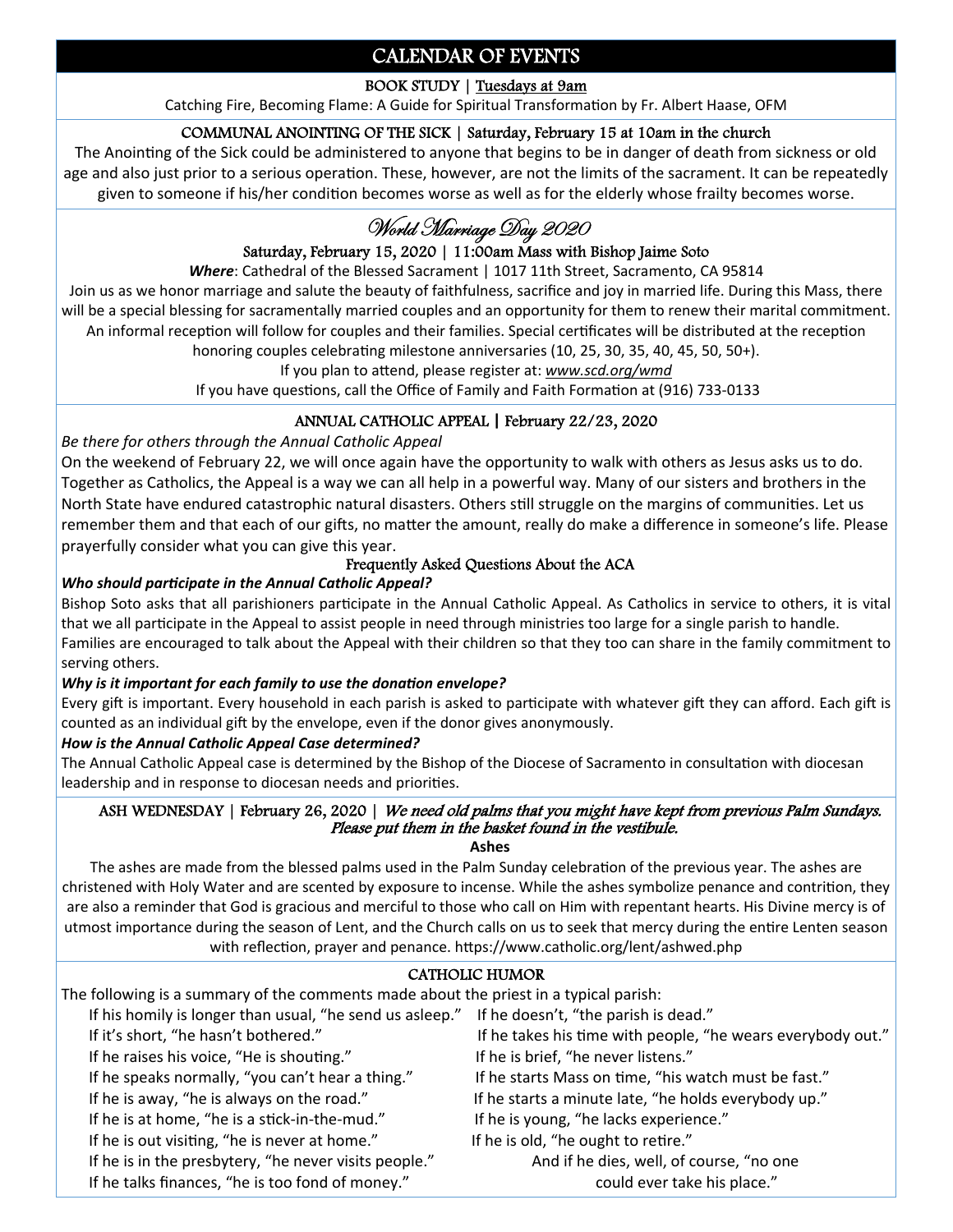# **2 DE FEBRERO DE 2020 | LA PRESENTACIÓN DEL SEÑOR**

#### PARA PROBLEMAS DE ESCUCHA: hay audífonos disponibles en la sacristía. Favor de devolverlos después de Misa.

¡Bienvenidos a todos! Nos reunimos con Jesús. Cristo es quién nos invita al banquete celestial. Qué esta liturgia les traiga paz. Si están visitando nuestra iglesia por la primera vez, ójala que se sienten como en familia, una parte de la familia mundial del Señor. Les damos la bienvenida cordialmente y celebramos y contemplamos el misterio de la Eucaristía y rezamos que su viaje a su casa será seguro y que regresen pronto.

## LECTURAS DE HOY

**Primera lectura** — Envío a mi mensajero, el mensajero de la alianza; ¿quien se mantendrá en pie? (Malaquías 3:1‐4) **Salmo** — El Señor, Dios de los ejércitos: él es el Rey de la gloria (Salmo 25 [24]).

**Segunda lectura** — Jesús quien se hizo totalmente humano vino a ayudar a los hijos de Abraham (Hebreos 2:14‐18).

**Evangelio** — El justo y piadoso Simeón proclama que el niño Jesús es una luz para los genƟles, la gloria del pueblo de Israel (Lucas 2:22‐40 [22‐32]).

#### INTENCIONES PARA LAS MISAS

**1 de febrero |sábado| Bienaventurada María Virgen** 

**5:30 pm** St. Theresa parishioners

| 2 de febrero   domingo                              |                                                    |  |
|-----------------------------------------------------|----------------------------------------------------|--|
|                                                     | 8:00 am George Carroll (dec) by the Carbone family |  |
|                                                     | 10:00 am Edward Burkart (dec) by Tom & Cindi       |  |
|                                                     | 12:00pm Numer Cabanero (dec) by his wife & family  |  |
| <i>7:00pm</i>                                       |                                                    |  |
| 3 de febrero   lunes   San Blas; San Oscar          |                                                    |  |
|                                                     | 8:00 am Richard Gowing (dec) by the Gowing family  |  |
| 4 de febrero   martes                               |                                                    |  |
|                                                     | $8:00$ am $NO$ HAY MISA                            |  |
| 5 de febrero   miércoles   Santa Agueda             |                                                    |  |
|                                                     | $8:00$ am $NO$ HAY MISA                            |  |
|                                                     | 12:00pm   NO HAY MISA                              |  |
| 6 de febrero   jueves   San Pablo Miki y compañeros |                                                    |  |
|                                                     | $8:00$ am $NO$ HAY MISA                            |  |

**7 de febrero |viernes|** 

**8:00 am** All souls

**8 de febrero |sábado| San Jerónimo Emiliano; Santa Josefina Bakhita; Bienaventurada María Virgen** 

**5:30 pm** Christin Hytry (dec) by the Hytry family



DEVOCIÓN A NUESTRA SEÑORA DEL PERPETUO SOCORRO Cada miercoles a las horas de 10:30 am

 especiales al Perpetuo Socorro. con la "coronilla de la Divina Misericordia". Rosario y oraciones

# ¡GRACIAS POR SU GENEROSIDAD!

| 1/26                                           | Colecta Regular       | 3430.11 |  |  |
|------------------------------------------------|-----------------------|---------|--|--|
|                                                | PARA REMOVER LA NIEVE | 1685.48 |  |  |
| Segunda colecta-1/2 de febrero: MANTENIMIENTO  |                       |         |  |  |
| Segunda colecta-8/9 de febrero: NO HAY COLECTA |                       |         |  |  |

# MIÉRCOLES DE CENIZA | 26 de febrero

Misas:

8am, 12 mediodía, 6pm y 7:30pm (en Español)

## UNCIÓN DE LOS ENFERMOS EN COMUNIDAD Sábado 15 de febrero a las 10am en la iglesia

La Unción de los Enfermos puede ser administrada a cualquier persona que empieza a estar en peligro de muerte por enfermedad o vejez y también justo antes de una operación seria. Sin embargo, estos no son los límites del sacramento. Puede ser administrada repetidamente a alguien si su condición empeora, así como para los ancianos cuya fragilidad se vuelve peor.

# LLAMADO CATOLICO ANNUAL | 22 & 23 DE FEBRERO

*Esté allí para otros a través del Llamado Católico Anual*  El fin de semana del 22 de febrero, una vez más tendremos la oportunidad de caminar con otros como Jesús nos pide que hagamos. Unidos como católicos, el Llamado Católico Anual es una forma en que todos podemos ayudar de una manera poderosa. Muchos de nuestros hermanos y hermanas en el norte del estado han sufrido desastres naturales catastróficos. Otros todavía luchan al margen de las comunidades. Recordemos que cada uno de nuestros regalos, sin importar la cantidad, realmente hacen una gran diferencia en la vida de alguien. Por favor, considere en oración lo que pueda donar este año.

# PETICIONES POR ESTAS PERSONAS

## POR LOS FELIGRESES—ACTIVOS CON EL SERVICIO MILITAR

Phillip Gaston | Corbett Martin | Zachary Martin | Erik Townsend

## POR LOS QUE ESTÁN ENFERMOS

Bill Barboni | Lauren Bates | Romie Enriquez | William Foster |Jerry Kirvida | Ophelia Kirvida | Kel Lohmeier | Matthew Morisky | Simon McQuarrie | Byron Melrose | Jamie O'Malley | Tony Russo | Barbara Talbott | Gloria Walkowiak

## LISTA DE LOS ENFERMOS

Si desea conservar su ser querido en la /lista, por favor, envíe un correo electrónico con el nombre de su ser querido, junto con su nombre y número de teléfono a tahoecatholicbulletin@gmail.com